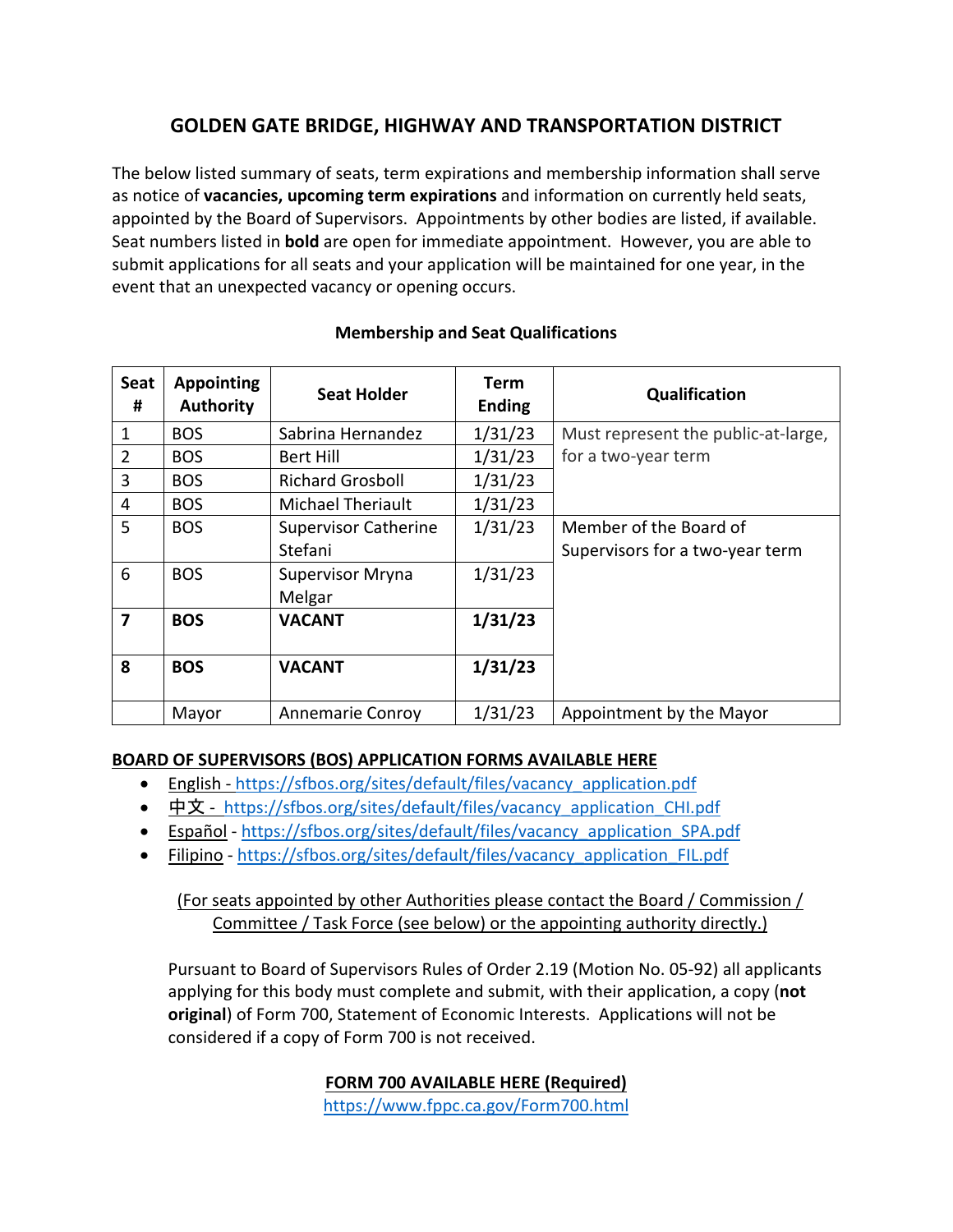*Please Note: Depending upon the posting date, a vacancy may have already been filled. To determine if a vacancy for this Commission is still available, or if you require additional information, please call the Rules Committee Clerk at (415) 554-5184.*

Applications and other documents may be submitted to [BOS-Appointments@sfgov.org](mailto:BOS-Appointments@sfgov.org)

**Next Steps**: Applicants who meet minimum qualifications will be contacted by the Rules Committee Clerk once the Rules Committee Chair determines the date of the hearing. Members of the Rules Committee will consider the appointment(s) at the meeting and applicant(s) may be asked to state their qualifications. The appointment of the individual(s) who is recommended by the Rules Committee will be forwarded to the Board of Supervisors for final approval.

The Golden Gate Bridge, Highway and Transportation District consists of nineteen (19) Directors, as follows:

> The City and County of San Francisco is represented by nine (9) Directors:

- The Board of Supervisors appoints eight (8) Directors:
	- \* Four (4) of whom must be elected members of the Board of Supervisors; and
	- \* Four (4) of whom must be members of the public-at-large.

- The Mayor appoints one (1) Director.

The Board of Supervisors eight appointments are subject to review and affirmation by the Board of Supervisors in January of each odd numbered year (two year terms). Once the Board of Supervisors approves the Motion appointing members to the District, a certified copy of the Motion shall immediately forwarded to the Department of Transportation.

The composition of the other members are as follows:

> One (1) Director representing Del Norte County, one (1) Director representing Mendocino County, and one (1) Director representing Napa County, appointed by the Board of Supervisors of the respective represented county.

> Four (4) Directors representing Marin County, appointed by the Board of Supervisors thereof. Two (2) of the Directors shall be an elected member of the Board of Supervisors, one (1) Director shall be an elected member of a city council of a city within Marin County and designated by the Marin Council of Mayors and Councilmen, and one (1) Director shall be a member of the public-at -large.

> Three (3) Directors representing Sonoma County and appointed by the Board of Supervisors thereof. One (1) Director shall be an elected member of the Board of Supervisors, one (1)